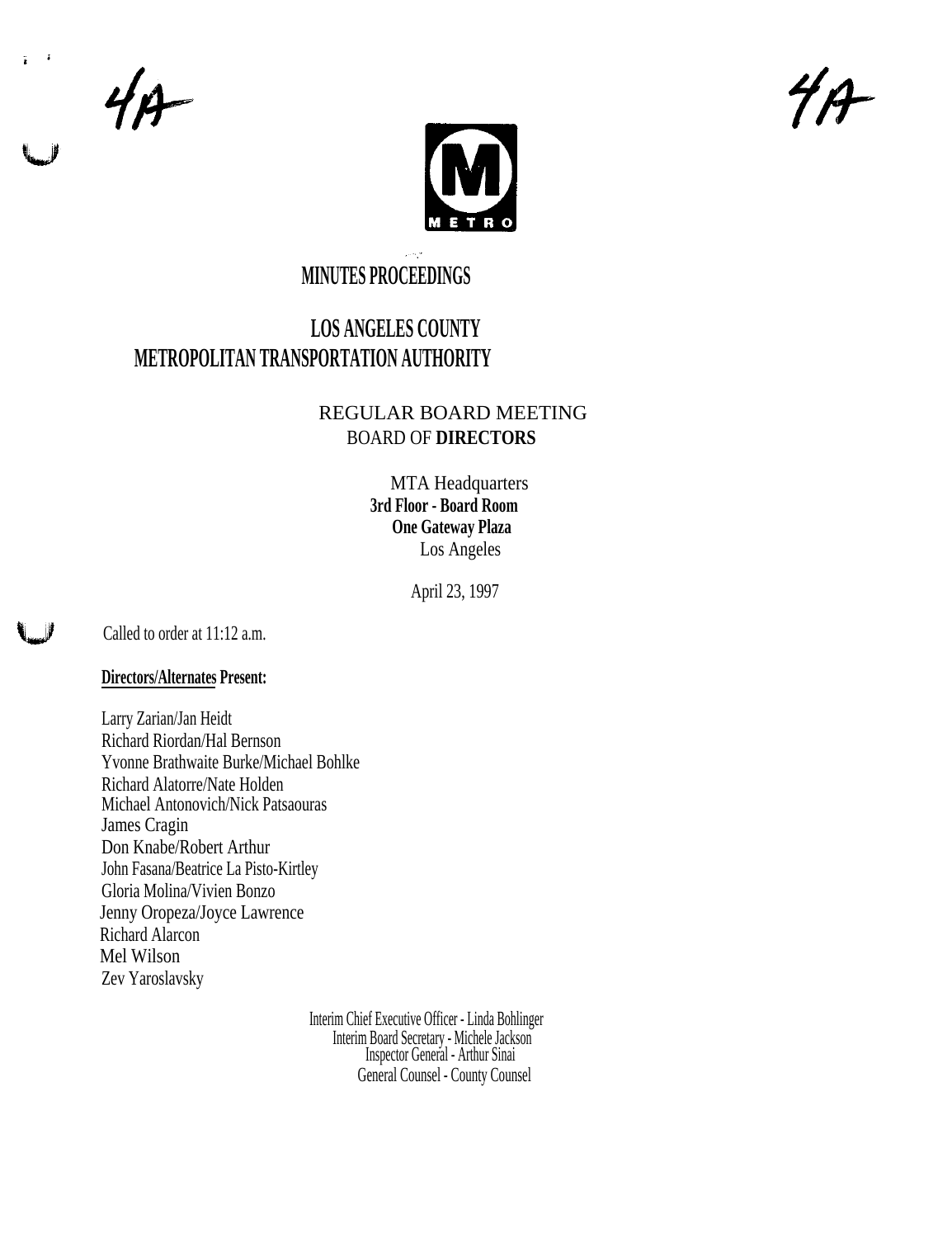#### $\mathbf 1$ . CLOSED SESSION

A. Conference with Real Property Negotiator(s) concerning Price and/or Terms of Payment G.C. 54956.8:

Metro Red Line, Segment 2 Parcel B2-180 J. Ned, Inc. 6150 Hollywood Blvd. Los Angeles

APPROVED JUST COMPENSATION IN THE AMOUNT OF \$90,032

 $B.$ Conference with Labor Negotiator - G.C. 54957.6

Agency Negotiator: Raman Raj

Employee Organizations:

United Transportation Union Amalgamated Transit Union Transportation Communications Union

NO REPORT WAS MADE

- - 1. Public Employee Appointment Chief Executive Officer
	-

NO REPORT WAS MADE

C. Personnel Matters - G.C. 54597<br>1. Public Employee Appointme<br>
Officer<br>
2. Public Employee Appointme<br>
NO REPORT WAS MADE<br>
D. Conference with Legal Counsel<br>
- G.C. 54956.9(b)<br>
One Case<br>
NO REPORT WAS MADE<br>
2 2. Public Employee Appointment - Board Secret.<br>
NO REPORT WAS MADE<br>
D. Conference with Legal Counsel - Anticipated Lit<br>
- G.C. 54956.9(b)<br>
One Case<br>
NO REPORT WAS MADE<br>
2 Conference with Legal Counsel - Anticipated Litigat  $-G.C. 54956.9(b)$ 

One Case

NO REPORT WAS MADE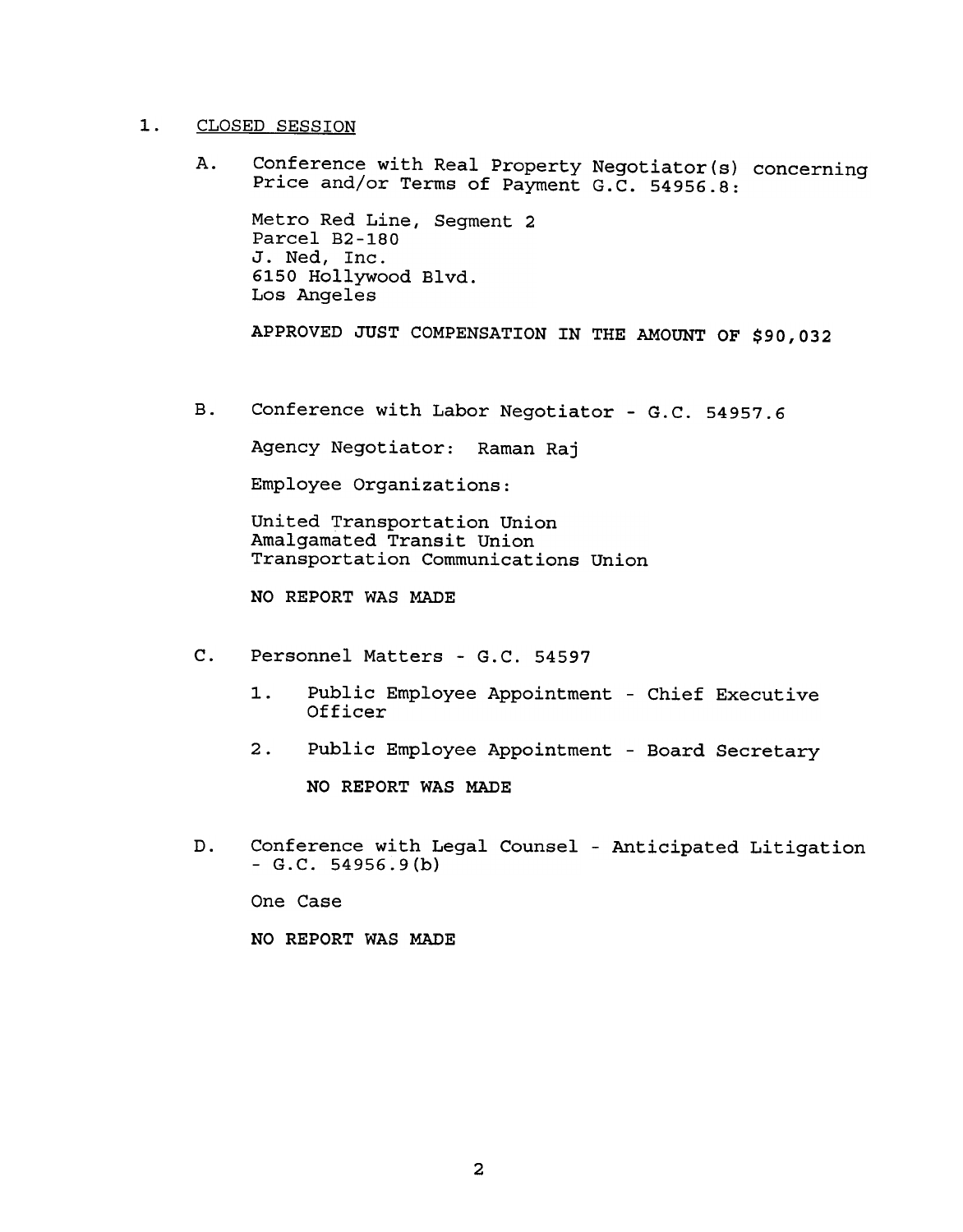- mo Conference with Legal Counsel Existing Litigation G.C. 54956.9(a)
	- I. Whichard, et al v. MTA UoS. District Court, Case No. CV-95-8675 JMI
	- 2. Blair, et al v. MTA U.So District Court, Case No. CV-96-5471 JMI

# **APPROVED A NOT TO EXCEED AMOUNT OF \$225,000 FOR ITEMS 1 AND 2.**

<sup>o</sup> J. Ned, Inc. v. MTA - Superior Court, Case No. BC160302

**APPROVED SETTLEMENT IN THE AMOUNT OF \$180,000.**

4 o Labor/Community Strategy v. MTA, U.S. District Court, Case No. CV94-5936, TJH

#### **NO REPORT WAS MADE**

- 2. Fla~ Salute
- 3° Public Comment RECEIVED

#### **4. APPROVED:**

- Ao Minutes of Regular and Special Board meetings held March 26, 1997;
- Bo Minutes of Citizen's Advisory Council Meeting held March 26, 1997;
- Co Consent Calendar Items 9 through 16, 18, 23, 27 through 38, 43, 46 through 48, 51 through 53 & 57.

Directors Present: Alarcon, Alatorre, Antonovich, Arthur, Burke, Cragin, Fasana, Molina, Oropeza, Riordan, Yaroslavsky, Zarian.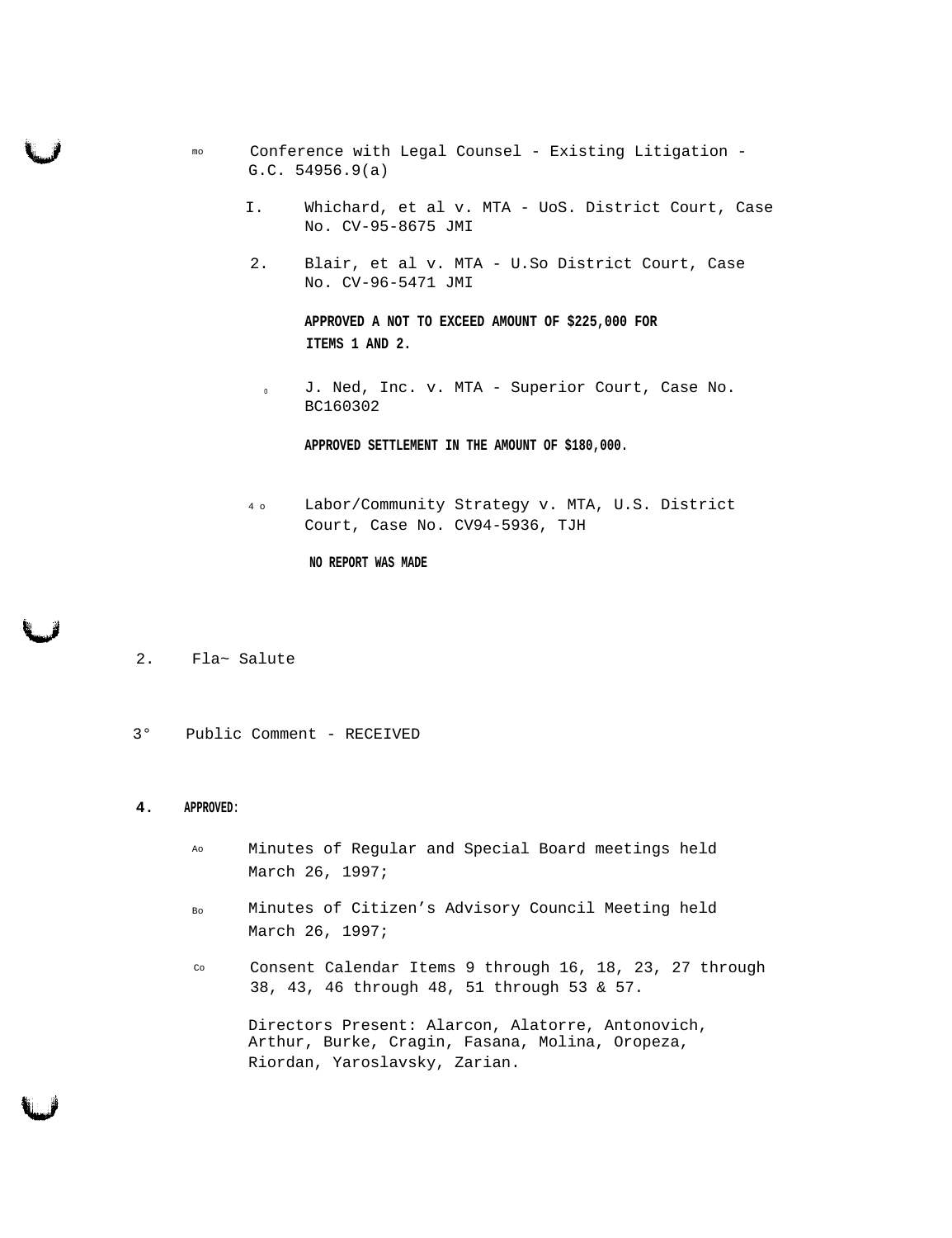- 5. Chair's Remarks
	- Presented Resolution of Appreciation to Orange County Α. Transportation Authority.
	- Presented Resolution of Appreciation to South Coast<br>Area Transit.
- 6. Chief Executive Officer's Report
	- A Upcoming Events and Activities

Interim CEO Bohlinger announced the MTA charitable giving campaign with a goal of increasing contributions by 15% and employee participation by 75%.

B. Discussion of recent letter from Federal Transit Administration regarding the adopted MTA Rail Recovery Plan.

On motion by Director Alatorre, seconded by Director Cragin, the Board concurred in canceling the Specia Board meeting for April 30<sup>th</sup> and rescheduling in mid May.

L. Bohlinger said a new draft recovery plan needed to be submitted to the FTA by May  $2^{nd}$ .

Referring to the Linton letter of January 31, 1997, Director Antonovich noted that it indicated modal flexibility without loss of funds.

- 7 Directors' Special Items
- B. Freented Resolution of Appreciation to South Coast<br>Area Transit.<br>A Upcoming Events and Activities<br>of the Charlinhofe computer of the Charlinhofe computer of the Charlinhofe of Minimum computer and Apple of the Computer A APPROVED preparation of a scope of services and Request for Proposal for an independent performance review of Access Services Inc., and their subcontract providers to evaluate performance and provide recommendations for corrective action.

Directors Present: Antonovich, Alatorre, Alarcon, Burke, Cragin, Fasana, Knabe, Molina, Oropeza, Riordan, Wilson, Yaroslavsky, Zarian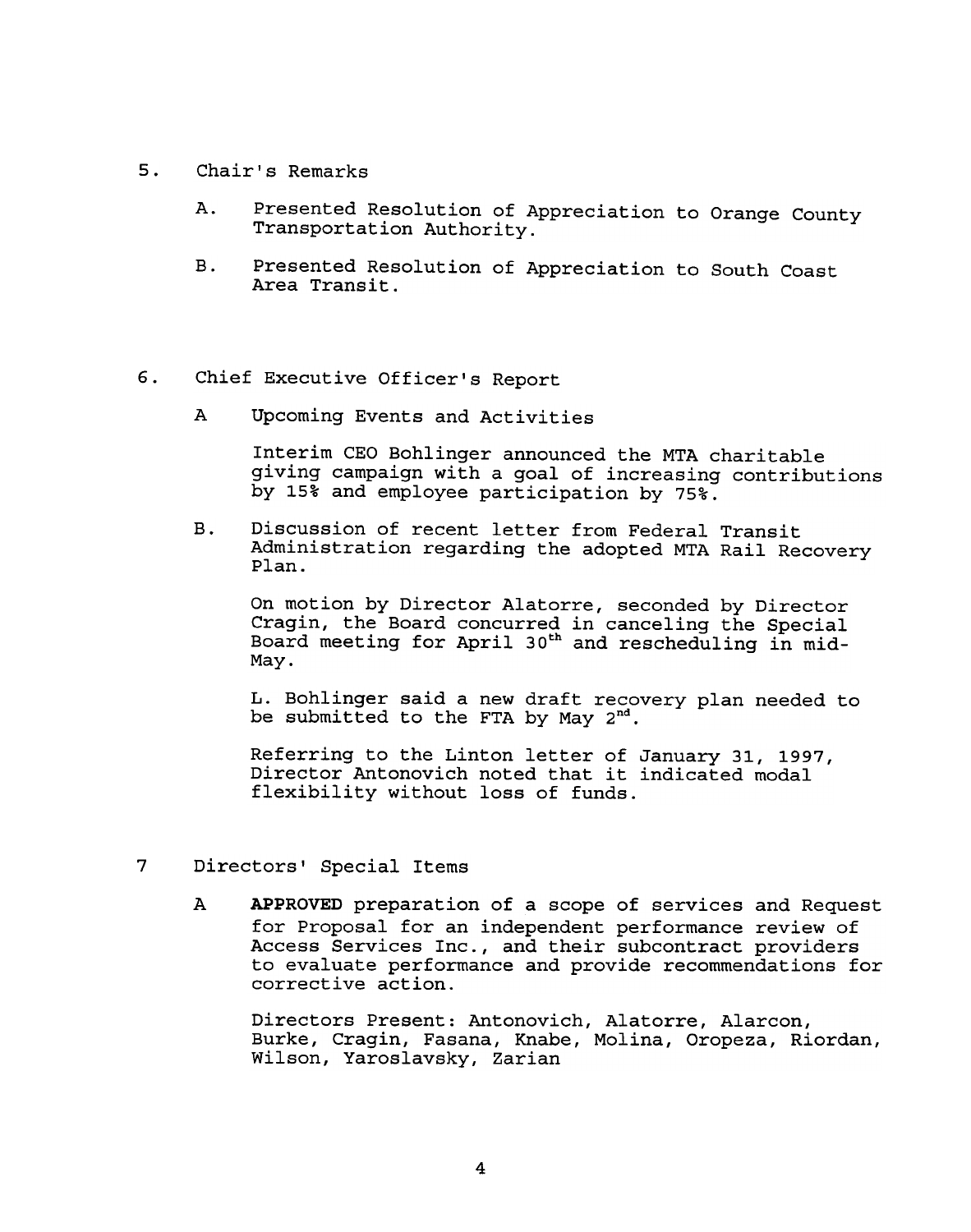so APPROVED creation of a seven member Audit Task Force c~nsisting'0f thr4e members, or their designee, appointed by each of the Construction and Executive Management Committees, and the Inspector General, with support provided by the Chief of Staff, assisted by the Internal Auditor, with its scope to be determined by the Audit Committee. (See Item 39 for complete text)

Directors Present: Burke, Cragin, Knabe, Molina, Lawrence, LaPisto-Kirtley, Patsaouras, Zarian

APPROVED development of a Zero Tolerance Policy for graffiti on MTA owned or controlled property and present the policy to the appropriate committee within 30 days.

Directors Present: Alatorre, Alarcon, Antonovich, Burke, Cragin, Fasana, Knabe, Molina, Lawrence, Riordan, Yaroslavsky, Zarian

Do APPROVED travel for Director Cragin travel to attend the California Contract Cities Association Seminar, May 15-18, 1997.

> Directors Present: Alatorre, Alarcon, Antonovich, Burke, Cragin, Fasana, Knabe, Molina, Lawrence, Riordan, Yaroslavsky, Zarian

mo ADOPTED a policy that no alcohol or tobacco advertising shall be accepted or permitted on MTA properties.

Directors Present: Antonovich, Alatorre, Fasana, Knabe, Molina, Lawrence, Riordan, Zarian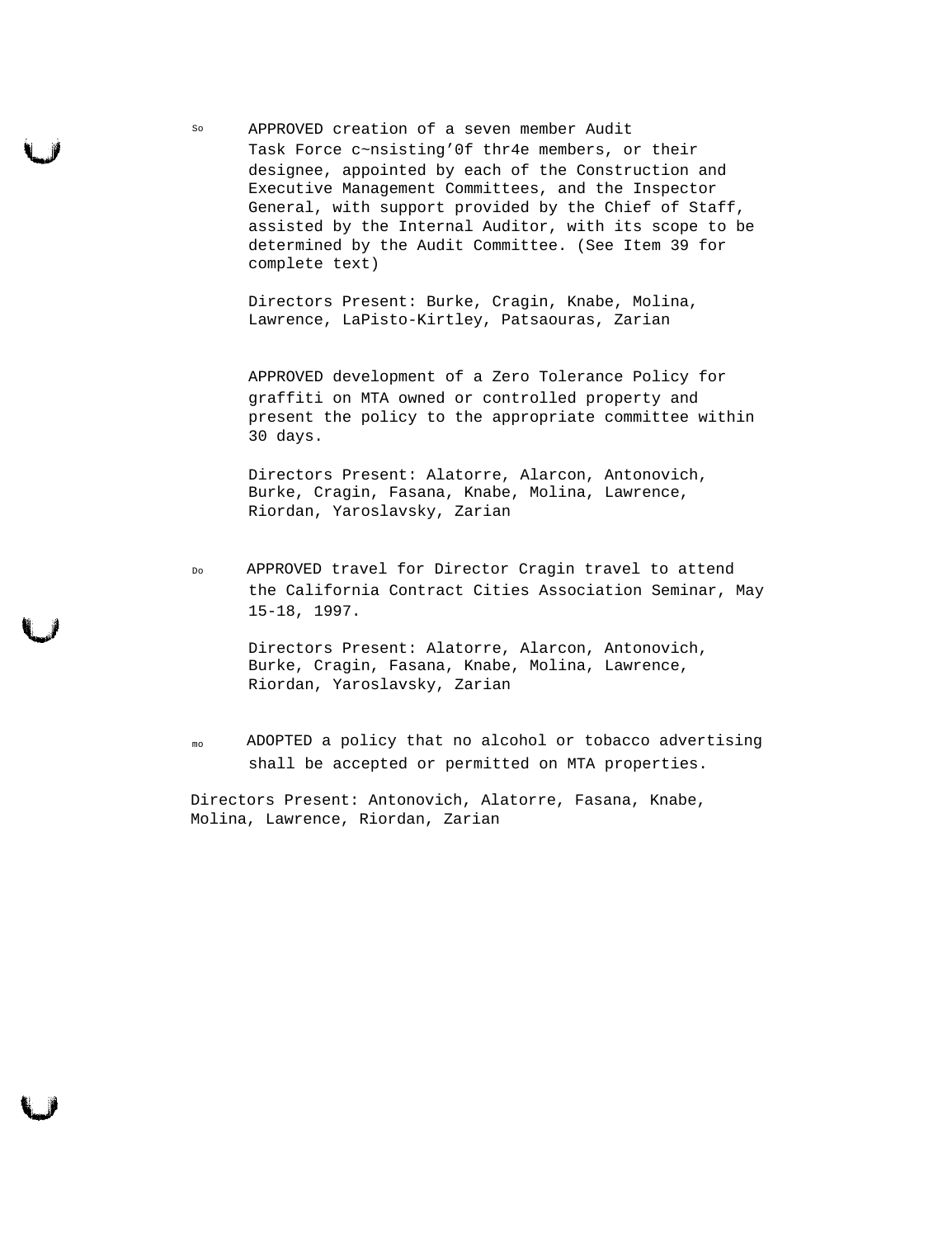# REAL ESTATE & ASSET DEVELOPMENT COMMITTEE

8. CARRIED OVER TO MAY BOARD MEETING amendment of the Exclusive Negotiation Agreement to form a 501c. (4), non-profit corporation for the purpose of receiving a State of California Economic Development Agency grant and to coordinate development above the Westlake/ MacArthur Park Metro Red Line Station with the non-profit corporation will comply with all MBE/WBE policies of the MTA when awarding contracts.

Directors Present: Antonovich, Alatorre, Fasana, Knabe, Molina, Lawrence, Riordan, Zarian

- 9. APPROVED ON CONSENT CALENDAR:
	- $\lambda$ . selling six residential lots located in the 1800 block of Pomeroy Street in the City of Los Angeles (Boyle Heights) to the City of Los Angeles Housing Department for an aggregate base price of \$39,600 for the development of replacement housing giving preferences to individuals displaced by the East Side Extension; and
	- additional financial assistance to displacees to qualify for home ownership, criteria for disbursement of the funds to be approved by the MTA.

# APPROVED ON CONSENT CALENDAR:

- B. holding the proceeds of the sale in reserve to provide additional financial assistance to displacees to qualify for home ownership, criteria for disbursement of the funds to be approved by the MTA.<br>
10. APPROVED ON CONS A. execution of a five-year lease with four two-year options-to-extend with Downtown Properties, LLC, covering approximately 57,000 usable square feet of office space located at 818 West Seventh Street (the 818 Building) for an estimated five year cost of \$4,421,344; and
	- waiving the requirement that the construction contract bid for the tenant improvements follow the public bid process and comply with procurement policies and

Conflict of Interest: Director Riordan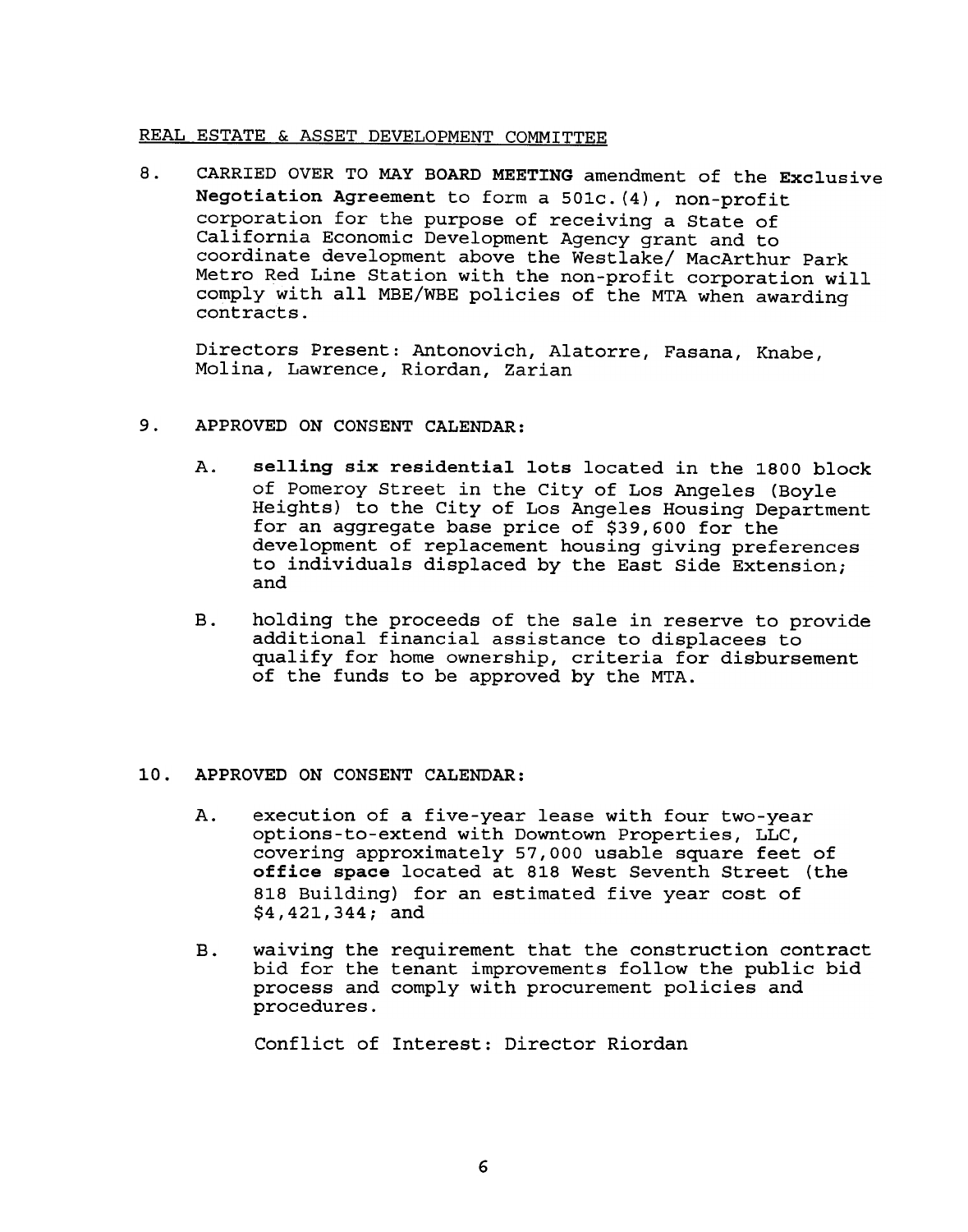#### FINANCE & BUDGET COMMITTEE

- Ii. APPROVED ON CONSENT CALENDAR adoption of work **program and** budget for Office of the Inspector General for FY 1997-98.
- 12. APPROVED ON CONSENT CALENDAR adoption of work **program and** budget for Ethics Office for FY 1997-98.
- 13. APPROVED ON CONSENT CALENDAR adoption of work **program and** budget for Office of the Secretary for FY 1997-98.
- 14. APPROVED ON CONSENT CALENDAR extending the existing Letter of Credit for the **taxable commercial paper** program with Industrial Bank of Japan for a one-year period commencing June 30, 1997, at a cost of \$170,000.
- 15. APPROVED ON CONSENT CALENDAR extension of the existing bond **counsel and underwriter pool** for a period not to exceed nine months ending September 30, 1997.
- 16. APPROVED ON CONSENT CALENDAR adoption of a resolution to authorize:
	- A. refunding of approximately \$176 million in outstanding **Proposition A Commercial Paper Notes;**
	- B. refunding of approximately \$60 million in outstanding **Proposition A Sales Tax Revenue Bonds;** and
	- C. execution of all required documents and selection of the providers of any necessary services.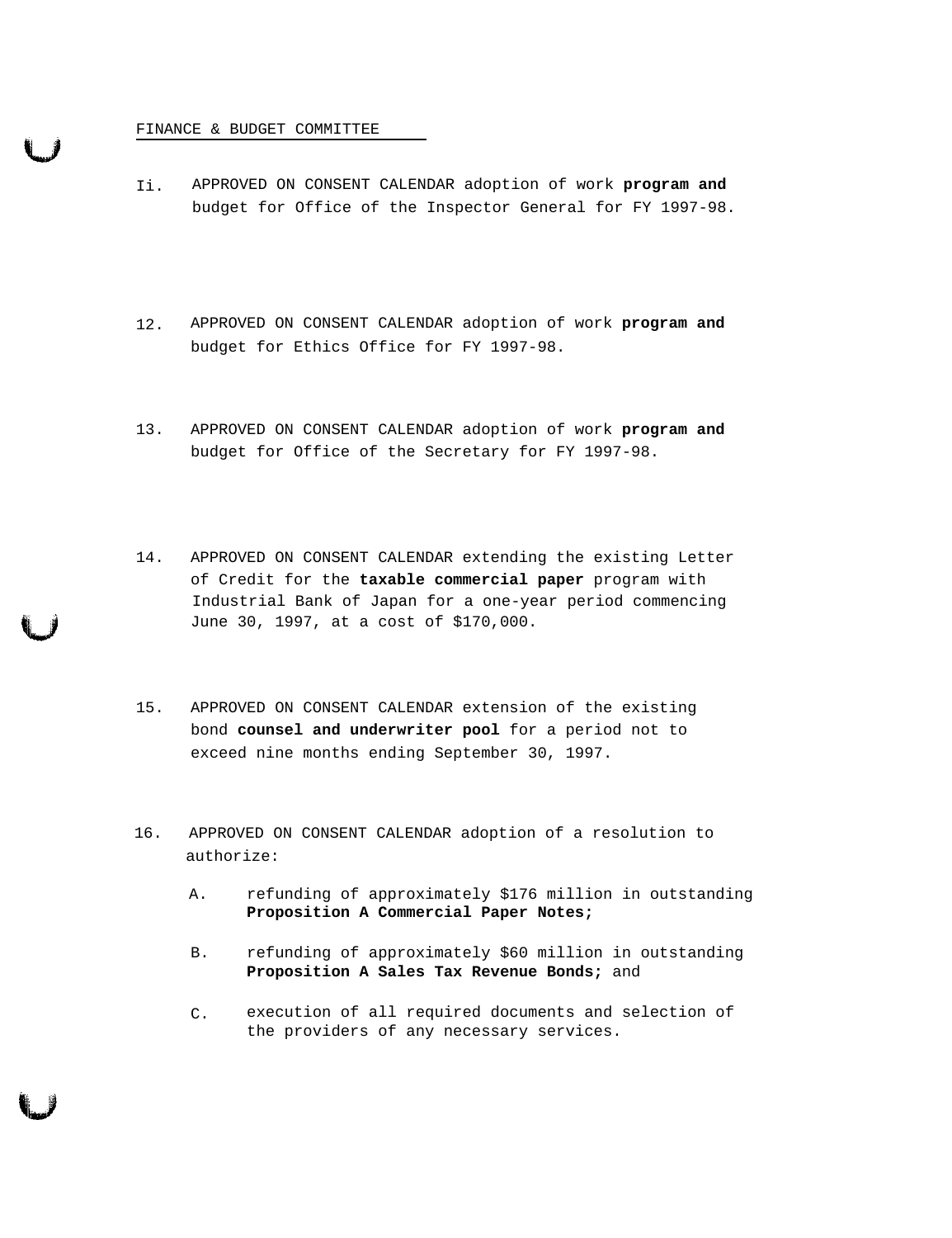# PLANNING & PROGRAMMING COMMITTEE

 $17.$ CARRIED OVER TO MAY PLANNING & PROGRAMMING COMMITTEE a Recovery Plan for the Pasadena Blue Line that will allow the project to be completed on schedule by May, 2001 at the approved budget of \$804 million, and negotiation of a threestep process with the California Transportation Commission for (1) deferred local match, (2) reprogramming of 1996 STIP funds and (3) loan of state funds.

Director Burke made a motion, which was seconded by Director Yaroslavsky, to return the item to the Planning & Programming Committee for additional options and recommendations. The motion was approved on a Roll Call vote noted below:

| Ayes:    | Burke, Cragin, Knabe, Molina, Alarcon, Wilson,  |  |  |
|----------|-------------------------------------------------|--|--|
|          | Yaroslavsky                                     |  |  |
| Noes:    | Antonovich, Alatorre, Fasana, Oropeza, Riordan, |  |  |
|          | Zarian                                          |  |  |
| Abstain: | None                                            |  |  |
| Absent:  | None                                            |  |  |
|          |                                                 |  |  |

Public Comment: P. Hawkey; J. Bickhart; B. Seather; B Moser.

18. APPROVED ON CONSENT CALENDAR adoption of route modifications to Phase II of the San Fernando Valley Transit Restructuring Plan.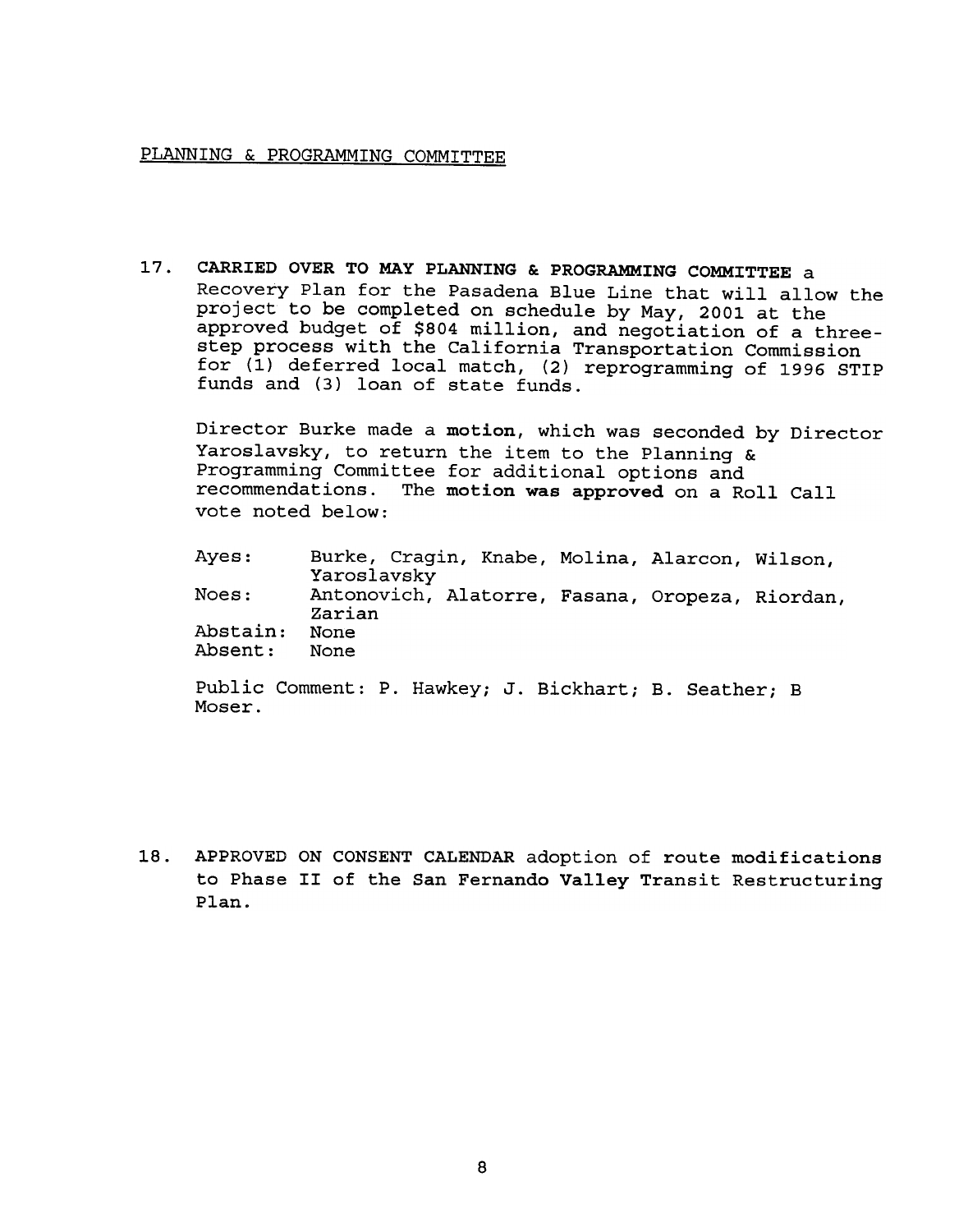#### **19. APPROVED actions for the Del Norte Project Turnkey:**

- Ao staff to negotiate a project funding plan based on a joint development or a design/build approach with the PSC that grants, to the maximum extent possible, control and flexibility in achieving cost savings while maintaining consistency with MTA construction standards, technical, safety and contracting requirements (including DBE participation) as well as the unique requirements of constructing the station on an operational rail lineo The PSC agrees to pay all costs over and above the already committed public funds in the amount of \$10.2 million. In the course of negotiation, staff, the City of E1 Segundo and PSC will use every means available to reduce the public sector financial contribution to the project;
- Bo all parties to work to reduce the MTA/Public contribution to below the original \$10.2 million approved for the project;
- Co all negotiations should consider the turnkey approach for the construction of the Del Norte Station;
- Do continue to negotiate a full funding plan with the private partners~City of E1 Segundo and return to the Planning & Programming Committee for approval of a funding plan and return within 120 days with this agreement and a complete report on both the joint development and design/build approaches for further consideration and authorization the use of EMC support on a limited basis;
- mo working with the PSC immediately to complete the environmental documentation work; conduct Phase I and II environmental studies as deemed necessary to determine the full extent of potential soil contamination and recommend appropriate remediation; studies to be conducted pursuant to CEQA requirements and remediation measures to be approved by appropriate public authorities pursuant to existing statutes; and approved the use of Tetra Tech, EN026, for use on Project 800024-Dei Norte and increase the Authorization for Expenditure by an amount not to exceed \$150,000 (no additional funds will be necessary as this will be added to the work scope of the Del Norte preliminary engineering grant; and
- $F^{\circ}$ negotiate a funding agreement and project schedule based upon the turnkey contract.

Directors Present: Alatorre, Cragin, Alarcon, Yaroslavsky, Antonovich, Knabe, Molina, Lawrence, Zarian. Director Riordan indicated a Conflict of Interest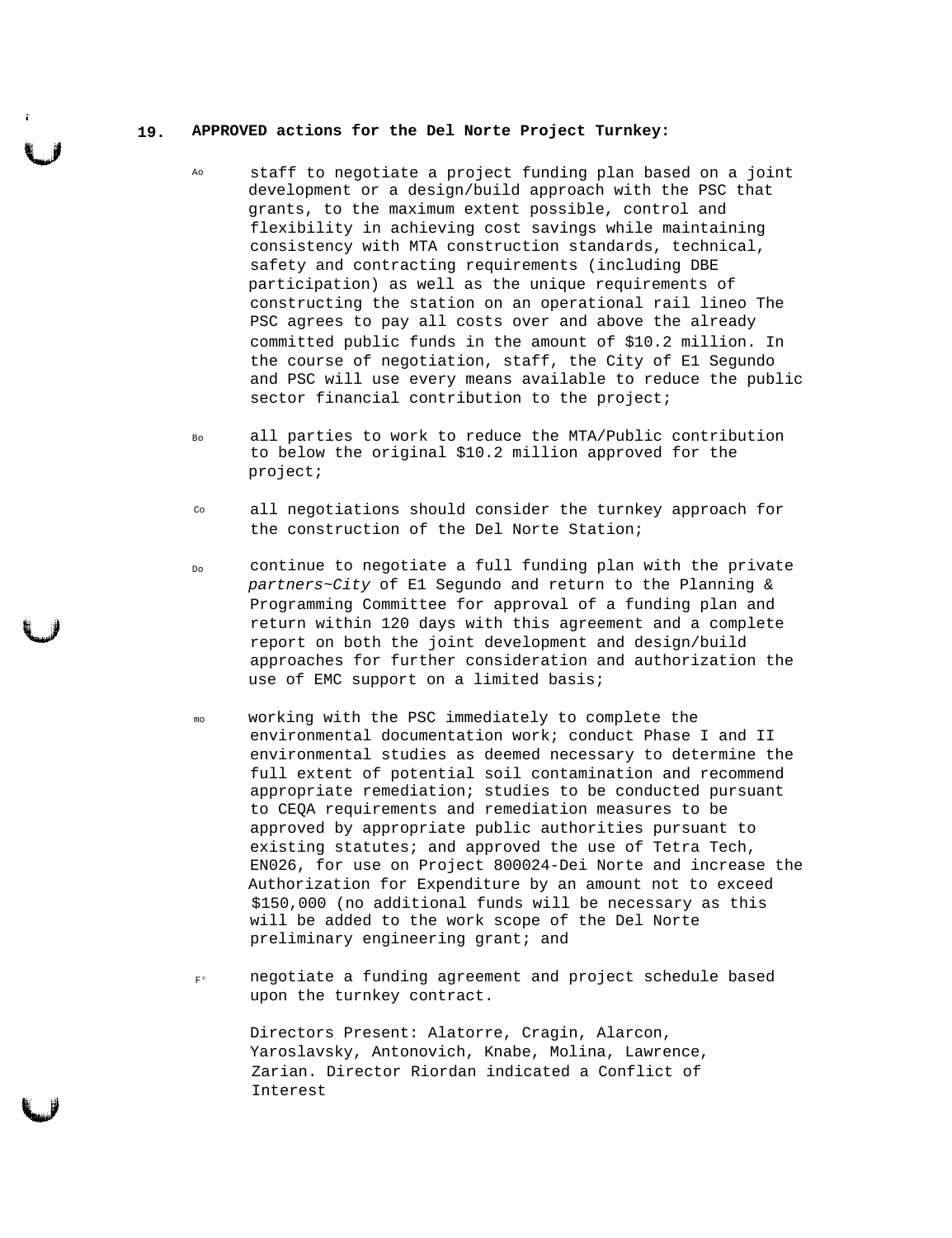CARRIED OVER a weekday only cash fare of 75 cents (35 cents  $20.$ for elderly and disabled) on all buses between the hours of 9:00 PM and 5:00 AM, and discontinue the 10:00 AM to 2:00 PM reduced cash fare on Line 40/42, effective May 12, 1997.

- CARRIED OVER the New Service Implementation Plan required under the Consent Decree and recommended for implementation on or before May 15, 1997 by Donald T. Bliss the Special Master designated by the Court to facilitate the resolution of the Consent Decree;
- 21. APPROVED THE FOLLOWING ACTIONS<br>
A. CARRIED OVER the New Serv:<br>
required under the Consent<br>
required under the Consent<br>
implementation of or before<br>
laist the Special Master or<br>
facilitate the resolution<br>
B. negotiation negotiation of an implementation plan with Ryder/ATE and Charterways/ Laidlaw and the City of Los Angeles Department of Transportation to provide additional vehicles and implement the service for a six-to-twelve month model validation program at an amount not to exceed \$1.1 million in FY 1996-97;
	- c. using the Call for Projects process to seek additional proposals for service and operation to improve access by the transit dependent community for educational, employment and health care centers, as well as enhancing personal mobility throughout the region; and
	- D. a demonstration shuttle service on Line 204 with recommendations on operation to be brought to the Operations and Planning & Programming Committees in

Directors Present: Alatorre, Antonovich, Burke, Cragin, Knabe, Molina, Wilson, Lawrence, Yaroslavsky, Zarian

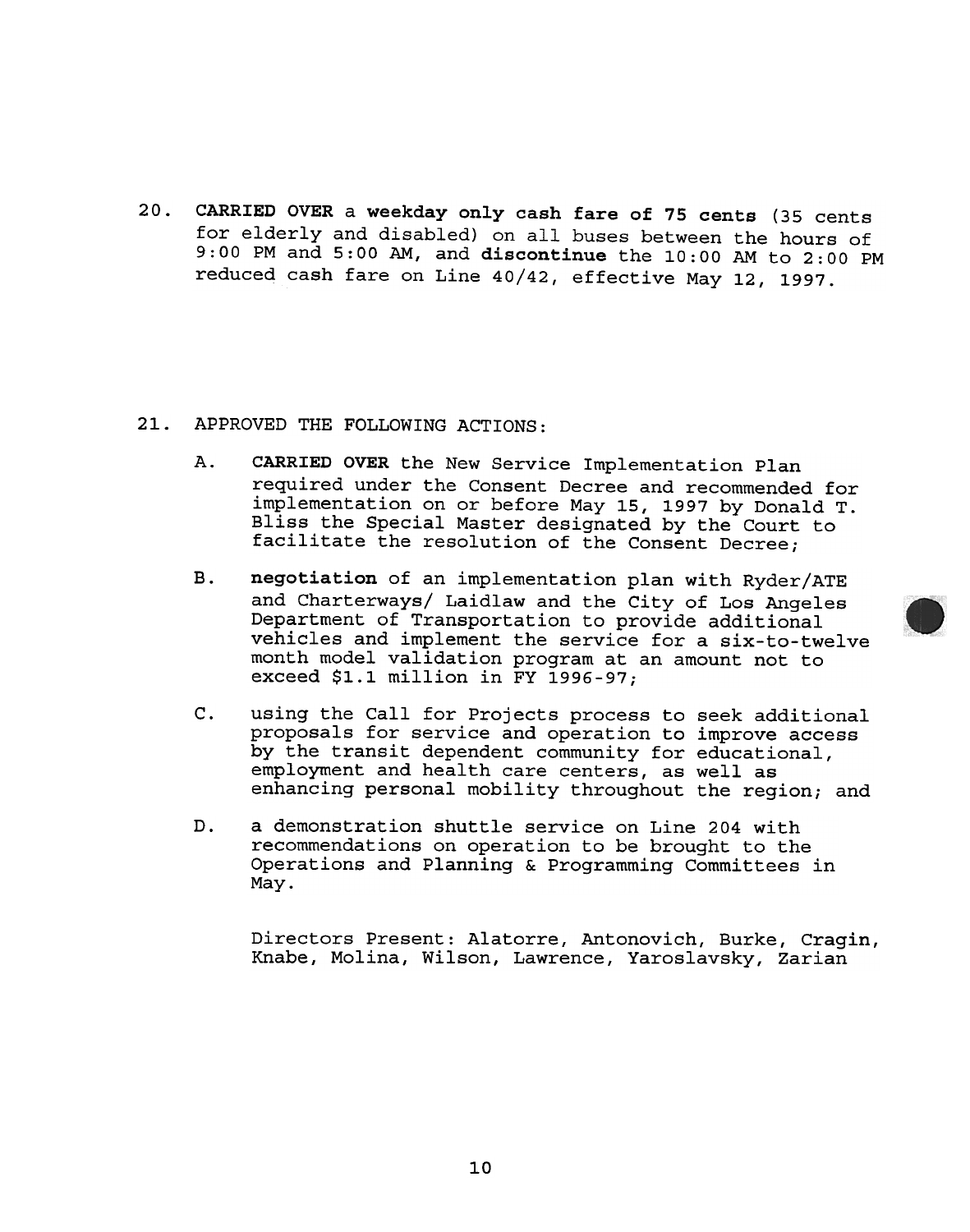22. APPROVED positions on state legislative items noted below:

| $236$ (Solis)    | Support    |                                                                                                                                                                                                                 |
|------------------|------------|-----------------------------------------------------------------------------------------------------------------------------------------------------------------------------------------------------------------|
| 516 (Polanco)    | Support    |                                                                                                                                                                                                                 |
| 946 (Washington) | Sponsor    |                                                                                                                                                                                                                 |
| 812 (Hayden)     | Support    |                                                                                                                                                                                                                 |
| 87 (Escutia)     | Support    |                                                                                                                                                                                                                 |
| 653 (Papan)      | Support    |                                                                                                                                                                                                                 |
| 944 (O'Connell)  |            | APPROVED                                                                                                                                                                                                        |
|                  | Oppose     |                                                                                                                                                                                                                 |
| 994 (Johnson)    | Oppose     |                                                                                                                                                                                                                 |
| 396 (KELLEY)     |            | APPROVED                                                                                                                                                                                                        |
| 432 (LEWIS)      |            | APPROVED                                                                                                                                                                                                        |
| (CUNNEEN)<br>171 |            | APPROVED                                                                                                                                                                                                        |
| 836 (SWEENEY)    | Support    |                                                                                                                                                                                                                 |
|                  | 376 (Baca) | APPROVED<br>APPROVED<br>APPROVED<br>APPROVED<br>APPROVED<br>CARRIED OVER<br>Support w/amendments<br>APPROVED<br>APPROVED<br>Support, w/amendments<br>Support, w/amendments<br>Support, w/amendments<br>APPROVED |

On a 2/3 vote, the Board approved adding the following bills to the agend<sub>a</sub> and took action noted below with Directors Antonovich, Knabe, Molina, Lawrence, LaPisto-Kirtley, Burke, Alatorre, Yaroslavsky and Cragin present:

| SB 567 (POLANCO)                                       |        | Opposed provision reducing the |
|--------------------------------------------------------|--------|--------------------------------|
|                                                        |        | number of Board of Supervisors |
| SB 837 (KOPP)                                          | Oppose | APPROVED                       |
| AB 1481 (KUYKENDALL)                                   | Oppose | APPROVED                       |
| (Director Alatorre was absent for a vote on this bill) |        |                                |

- 23. **APPROVED ON CONSENT CALENDAR** exercising an option with Pacific General Insurance Services to administer the Transit **Bond Guarantee Program** at a cost not to exceed \$442,001 for FY 1998.
- 24. **CARRIED OVER TO MAY BOARD MEETING** PENDING EVALUATION **BY** COOPERS & LYBRAND negotiation and exercise of an option with the John E. Anderson Graduate School of Management, University of California, Los Angeles, (UCLA), covering continuation of the Transportation Leadership and Management **Program (TLAMP).**

Directors Present: Burke, Cragin, Knabe, Molina, Lawrence, LaPisto-Kirtley, Patsaouras, Yaroslavsky, Zarian

Conflict of Interest: Director Riordan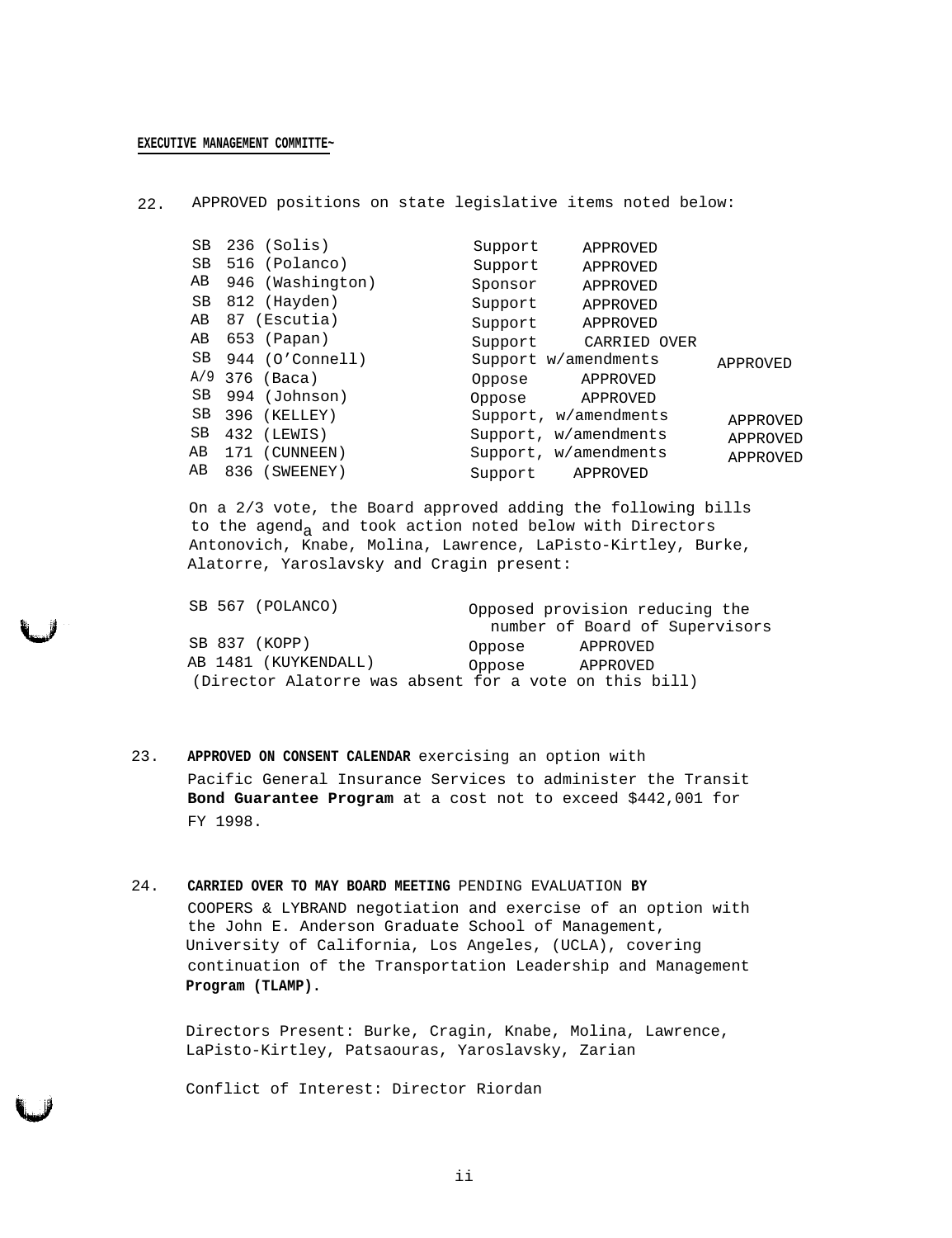- 25. APPROVED 30 day contract extension for geotechnical and tunneling consulting services with:
	- $\mathbf{A}$ . Dr. Z. D. Eisenstein:
	- B. Dr. G. R. Martin: and
	- C. Shannon & Wilson, Inc. (Dr. H. W. Parke

Directors Present: Burke, Cragin, Knabe, Molina, Yaroslavsky, Lawrence, LaPisto-Kirtley, Zarian; Director Patsaouras voted  $N$ <sup> $\circ$ </sup>

26. APPROVED adoption of proposed MTA vision and strategic goals and the updated mission statement.

Directors Present: Burke, Cragin, Knabe, Molina, Lawrence, Yaroslavsky, LaPisto-Kirtley, Patsaouras, Zarian

### OPERATIONS COMMITTEE

- $27.$ APPROVED ON CONSENT CALENDAR contract award to Mar-Co Equipment, Anaheim, the lowest responsive, responsible bidder under Bid No. 02-9727, covering procurement of a pavement scrubber for a total price of \$105,036.
- Inc., Anaheim, the lowest responsive, responsible bidder, covering installation of motor oil supply systems at Division 18 for a fixed price of \$114,376.
- 28. APPROVED ON CONSENT CALENDAR contract award to Atlas-Allied, the lowest responsible bidde:<br>
covering installation of motor oil supply systems at<br>
Division 18 for a fixed price of \$114,376.<br>
29. APPROVED ON CONSENT CALE 29. APPROVED ON CONSENT CALENDAR contract award to Frict:<br>Dynamics/Bremskerl Reibbelagwerke, Landsville, PA, tl<br>lowest responsive, responsible bidder under Bid No.<br>covering the 27-month purchase of brake pads for the<br>and G Dynamics/Bremskerl Reibbelagwerke, Landsville, PA, the lowest responsive, responsible bidder under Bid No. 01-9730, covering the 27-month purchase of brake pads for the Blue and Green cars for a total bid price of \$374,610.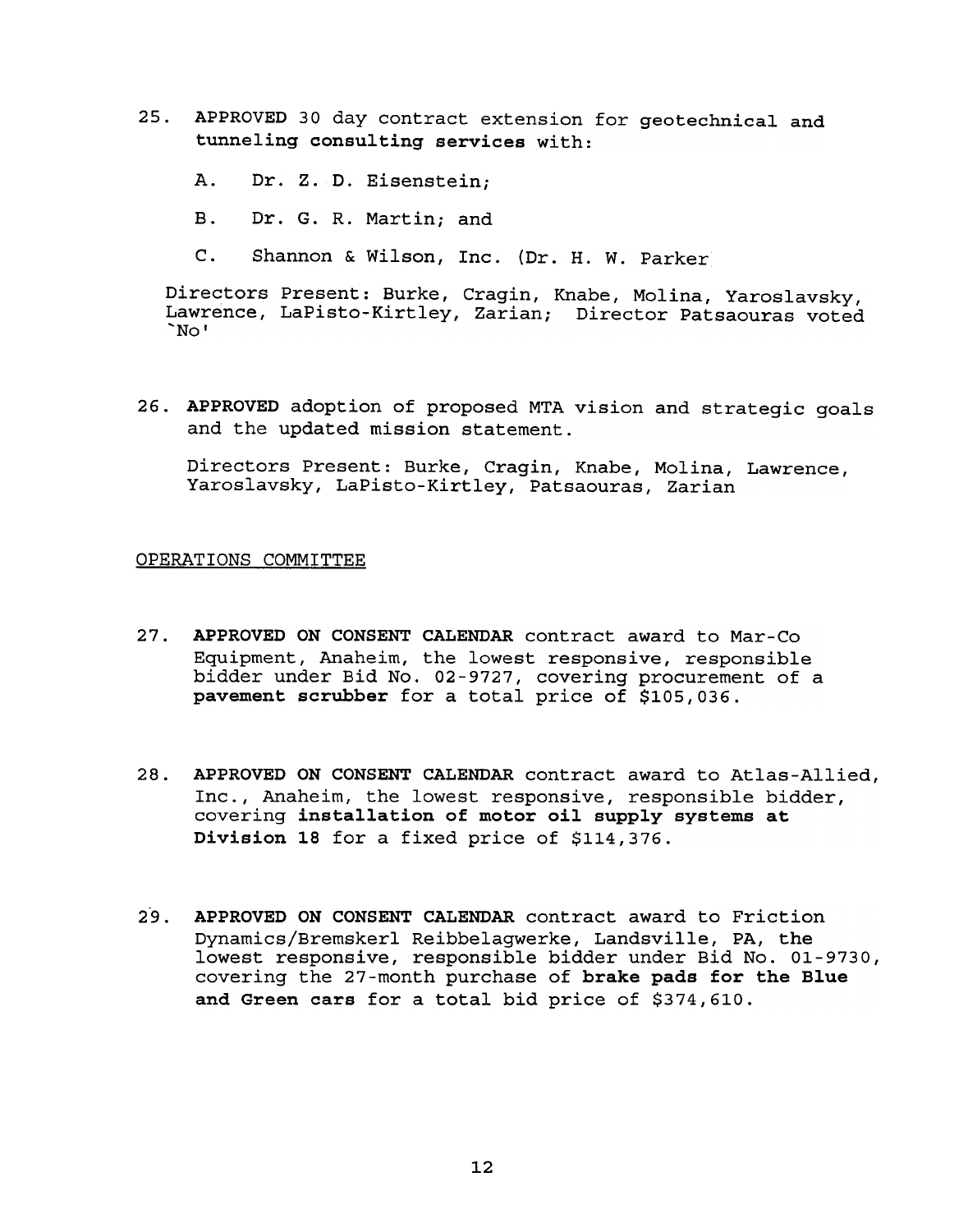- 30. APPROVED ON CONSENT CALENDAR contract award to Letner Roofing Co., Orange, , the lowest responsive, responsible bidder, for re-roofing five buildings at Division 8 and two buildings at Division 12 for a fixed price of \$379,909.
- 31. APPROVED ON CONSENT CALENDAR contract award to EIGER TechSystems, Hermosa Beach, covering 20 Portable field offices, AKA, Portable Incident Command Packages (PIC-PACs) to aid in faster clearance of major incidents from the freeway, for a firm fixed price of \$395,872.

Conflict of Interest - Director Knabe/Arthur

### **32. APPROVED ON CONSENT CALENDAR:**

<sub>Ao</sub> contract awards for Metro Freeway Service Patrol towing to the following commencing August, 1997, for a total cost of \$9,818,000:

| Beat           | Contractor             | 3-Year Ceiling |
|----------------|------------------------|----------------|
| $\overline{3}$ | U.S. Tow Service, Inc. | \$1,146,000    |
| 4              | Alfa Fox Towing        | 1,415,000      |
| 8              | Al's Towing            | 844,000        |
| 12             | J and M Towing         | 854,000        |
| 14             | J and M Towing         | 854,000        |
| 16             | Bob and Dave's Towing  | 1,083,000      |
| 18             | Walnut Valley Autobody | 1,117,000      |
| 20             | Bob and Dave's Towing  | 833,000        |
| 23             | Al's Towing            | 844,000        |
| 54             | West Coast Towing      | 828,000        |

so amending the existing contract with City Terrace Towing to allow service to continue during the study period in the amount of \$235,000 for the term May 1 through November 31, 1997.

Conflict of Interest Riordan Directors Antonovich/Patsaouras,

#### **33. APPROVED ON CONSENT CALENDAR:**

no rejection of all bids submitted; and

reissuance of solicitations for underground tank replacement at Division 10.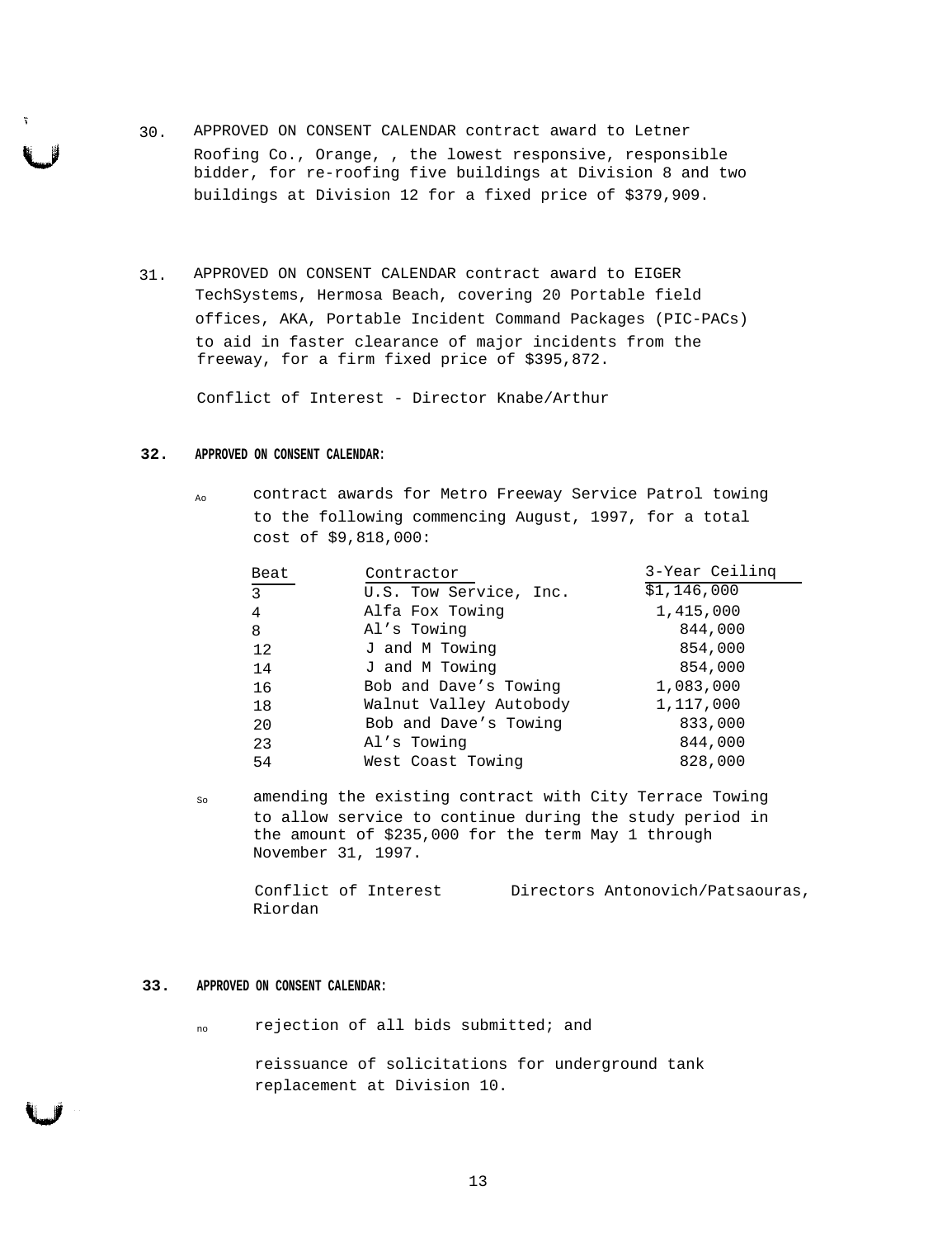- 34. APPROVED ON CONSENT CALENDAR:
	- A rejection of non-responsive bids from Sahara Waterproofing Enterprises, Inc., Corona;
	- rejection of non-responsive bids from CPS Southwest, **B.** Inc., Placentia; and
	- award of contract to Kitson Specialty Contracting,  $C_{\star}$ Inc., Santa Fe Springs, the lowest responsive, responsible bidder covering installation of floor coating system in the Maintenance Buildings at Divisions 5 and 10, for a fixed price of \$203,332.
- APPROVED ON CONSENT CALENDAR:
	- A rejection of non-responsive bid submitted by Y. Ko Construction Co., Tarzana; and
	- contract award to Simgel Company, Inc., Los Angeles, the  $B.$ lowest responsive, responsible bidder covering pavement replacement and bus undercarriage cleaning systems at Divisions 3 and 7, for a fixed price of \$338,000.
- 36. APPROVED ON CONSENT CALENDAR contract amendment with ABM Engineering Services covering building services at MTA's Gateway facility, for a one-year period commencing May 1, 1997, for a total not to exceed \$765,000.
- Maintenance Agreement with the California Department of Transportation for the Harbor Freeway Transitway Stations.

# CONSTRUCTION COMMITTEE

37. APPROVED ON CONSENT CALENDAR execution of an Operations and<br>
Maintenance Agreement with the California Department of<br>
Transportation for the Harbor Freeway Transitway Stations.<br>
CONSTRUCTION COMMITTEE<br>
38. APPROVED ON 38. APPROVED ON CONSENT CALENDAR two additional system-wide tasks to be undertaken by Gannett Fleming, Inc., the PMO Consultant, covering review of Third Party Agreements (cooperative) and monitoring and evaluation of financial controls implementation, within the approved AFE ceiling of \$300,000.

Conflict of Interest - Director Knabe/Arthur, Riordan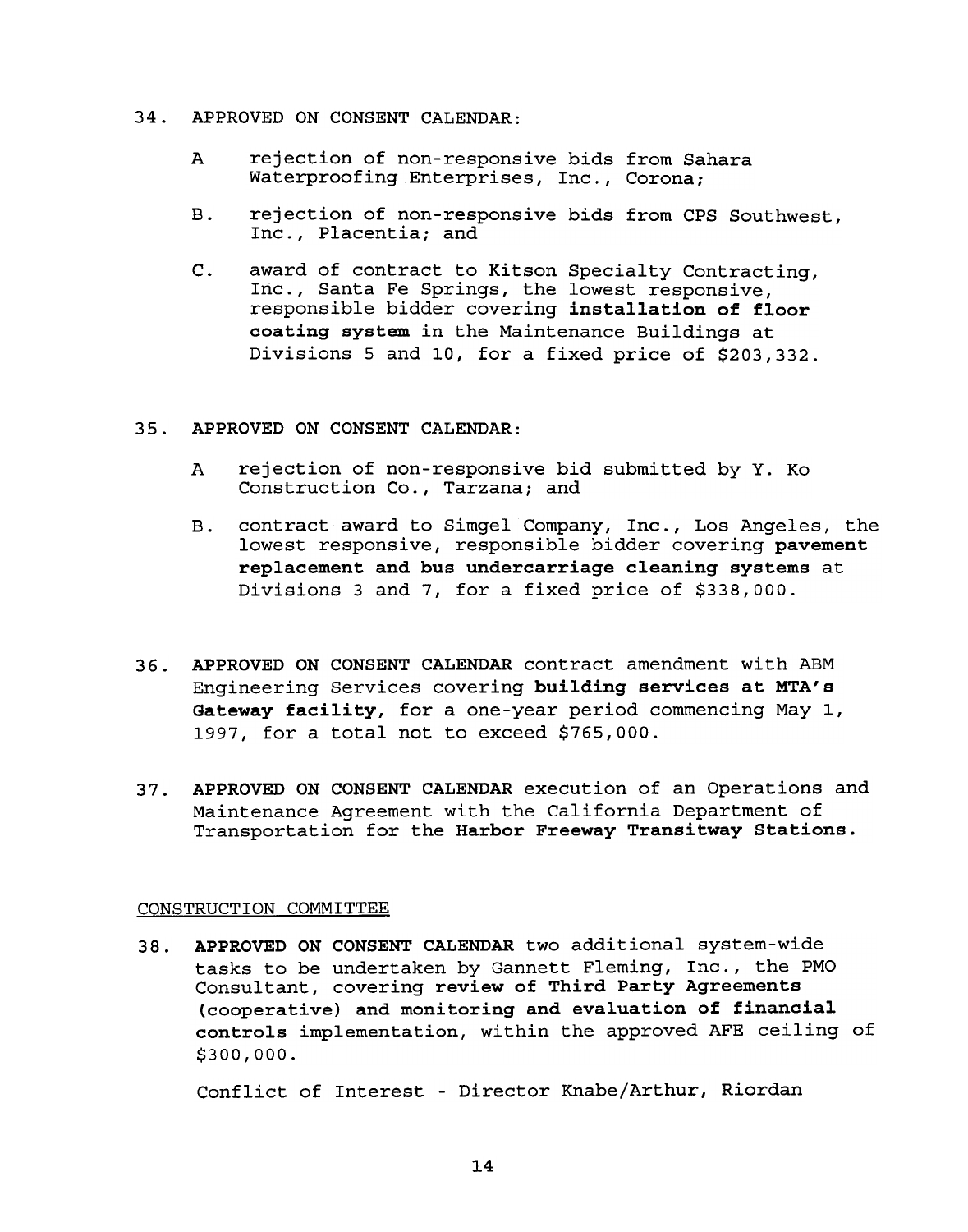- **39. APPROVED:**
	- ao Amendment No. 1 to Contract E0070 with Engineering Management Consultant covering program-wide engineering services;
	- Do authorized the Executive Procurement Officer and the Interim Executive Officer of Construction to develop an RFQ, or appropriate solicitation, for design and engineering services, to provide a pool of highly qualified firms available for use by the MTA. The RFQ proposal shall be presented to the Construction Committee at its May 1997 meeting;
	- $c<sub>c</sub>$  the engineering pool having proportionate liability and risk assumption that is presently contained in the new EMC contract;
	- do the MTA Internal Management Services to provide a proposal to the Construction Committee at the May 1997 meeting for oversight of all major functions of the Construction Division including: Contract Administration, Program Control, Project Control, Project Management, and Configuration Management, to assure timely execution of Board adopted policies and procedures;
	- eo creation of a seven member Audit Task Force, consisting of three members, or their designee, appointed by each of the Construction and Executive Management Committees, and the Inspector General, with support provided by the Chief of Staff, assisted by the Internal Auditor, with its scope to be determined by the Audit Committee;

the Audit Committee providing oversight to ensure that: A) Board adopted policies and procedures are implemented in a timely and effective manner; B) audit recommendations are rapidly implemented or otherwise resolved; and C) shall recommend to the MTA Board any necessary changes to policies and procedures; and

go a direct reporting mechanism for the Internal Auditor to provide information to the Audit Task Force.

Directors Present: Burke, Cragin, Lawrence, LaPisto-Kirtley, Molina, Yaroslavsky, Zarian

Conflict of Interest - Director Antonovich/Patsaouras, Knabe/Arthur, Alarcon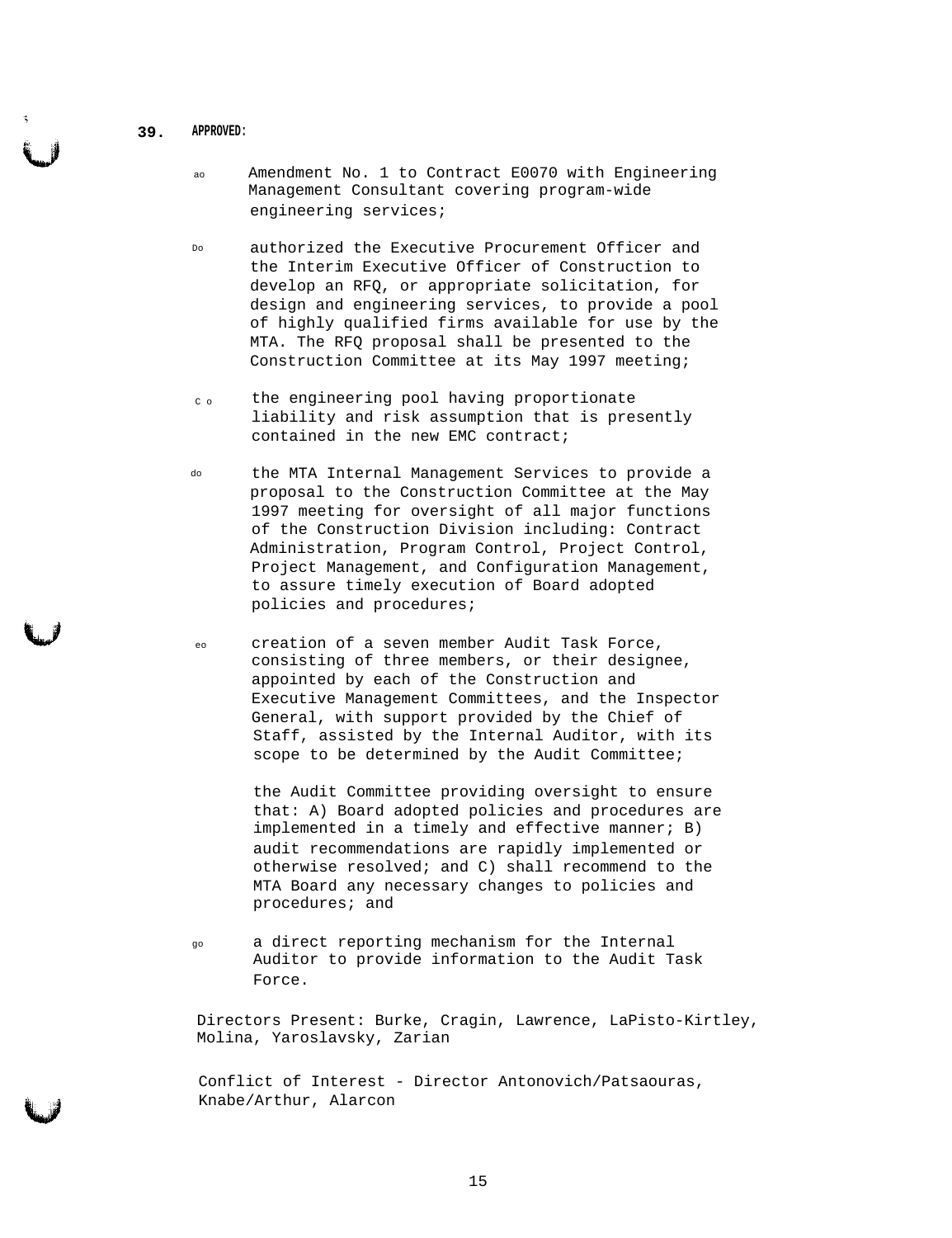40. CARRIED OVER TO JUNE CONSTRUCTION COMMITTEE award fee under Contract EO070 with Engineering Management Consultant in the amount of \$2,841,926 for the period 1995 and 1996.



Conflict of Interest - Director Antonovich/Patsaouras, Knabe/Arthur, Alarcon

- APPROVED UNDER COMMITTEE AUTHORITY a Third Party Work Order 41. with the Los Angeles Department of Water and Power covering the cost of the repair to the conduit system on Washington Boulevard in the amount of \$271,689.
- 42. APPROVED, AS AMENDED, UNDER COMMITTEE AUTHORITY
	- $\lambda$ . Change Order No. 26 to Contract B271 with Kiewit/Shea, Joint Venture, for concrete quantity variances on the Metro Red Line, Hollywood/Western Station, Vermont/Hollywood Corridor, in the amount of \$390,350; and
	- $B.$ an increase in the Authorization for Expenditure to fund merited pending and potential changes in the amount of \$761,348 for a revised AFE of \$43,266,148.

Directors Present: Burke, Cragin, Knabe, Molina, Lawrence, LaPisto-Kirtley, Patsaouras, Yaroslavsky, Zarian. Conflict of Interest - Director Riordan.

- 43. APPROVED ON CONSENT CALENDAR:
	- A Work Authorization Change Notice No. B252-CN-173 to Contract B252 with Kiewit-Shea, Joint Venture, for interior wall and exterior wall concrete quantity variance at the Vermont/Santa Monica Station of the Metro Red Line, Vermont Corridor, in the not to exceed amount of \$798,000, which is within the approved AFE; and
	- $B.$ authorizing staff to execute subsequent Change Order No. B252-CO-69, if it is not within the not to exceed amount approved for WACN No. 173.

Conflict of Interest - Director Riorda<br>16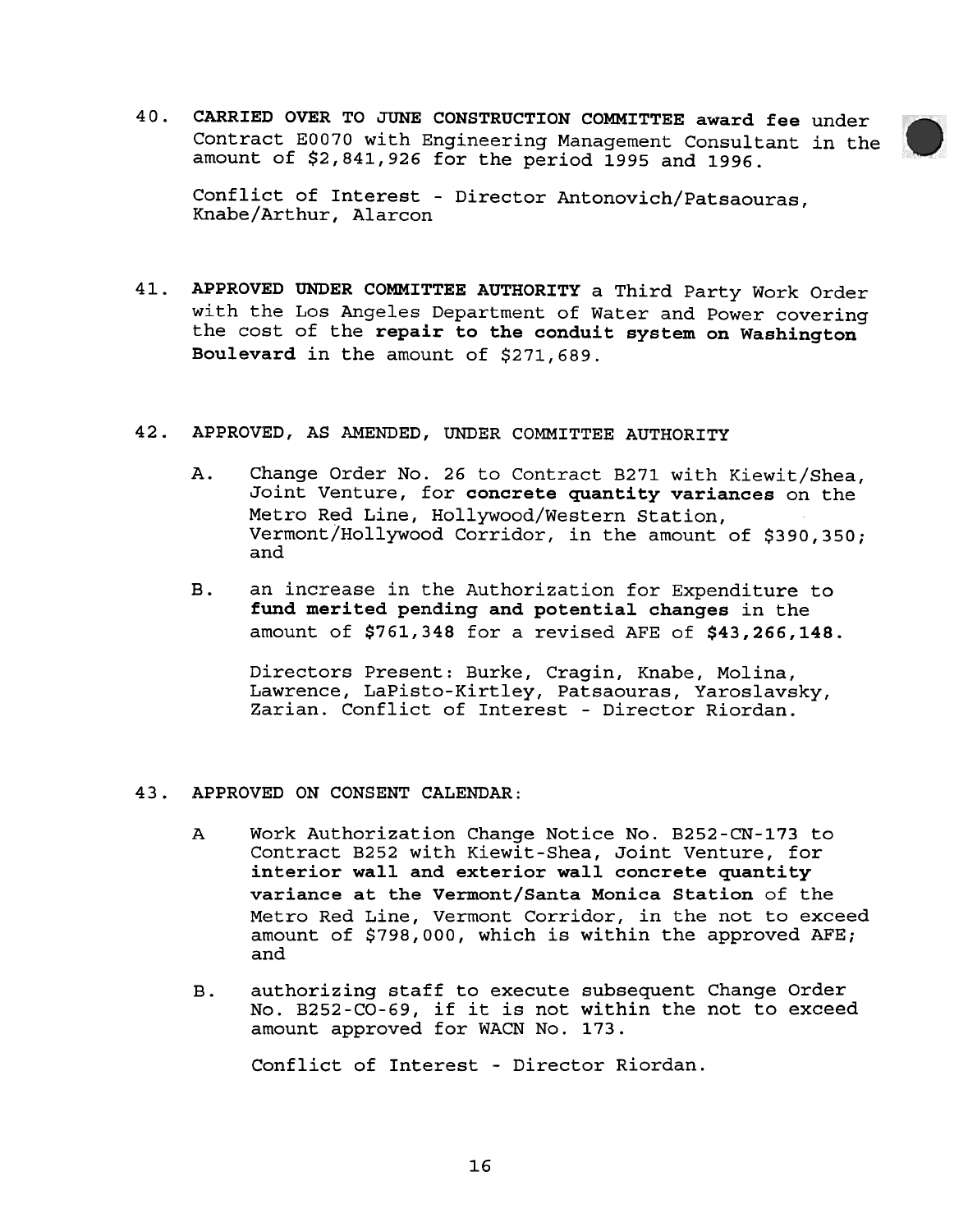44. APPROg-ED a Change Order No. B281T-CO-26 for the tunnel completion Contract B281T with Kajima/Ray Wilson, Joint Venture, covering **an increase in the estimated amount for** miscellaneous **street restoration,** in the amount of \$275,000, which is not within the AFE.

Directors Present: Burke, Cragin, Molina, Lawrence, LaPisto-Kirtley, Patsaouras, Yaroslavsky, Zarian.

Conflict of Interest indicated by Directors Riordan, Knabe/Arthur, Antonovich/Patsaouras.

45. APPROVED UNDER COMI~ITTEE AUTHORITY Change Order No. B710-CO-16 to Contract B710 with Fujitec America, Inc. covering **escalator cladding and** miscellaneous stainless steel at the Wilshire/Normandie and Wilshire/Vermont Stations, in the amount of \$375,204.

#### **46. APPROVED ON CONSENT CALENDAR:**

- no termination of ETA Technologies, Inc., as prime contractor on Contract B644, covering fiber **optic and** cable transmission procurement; and
- So negotiation of the completion of Contract B644 with the existing subcontractor NORTEL Communications Systems, Inc., for the remaining balance of the terminated contract, plus additional costs not to exceed \$200,000.

#### **47. APPRO~-ED ON CONSENT CALENDAR:**

- no termination of ETA Technologies, Inc., as prime contractor on Contract B643, covering closed **circuit** television procurement; and
- Bo negotiation of the completion of Contract B643 with the existing subcontractor DPC Enterprises, Inc. for the remaining balance of the terminated contract, plus additional costs not to exceed \$400,000.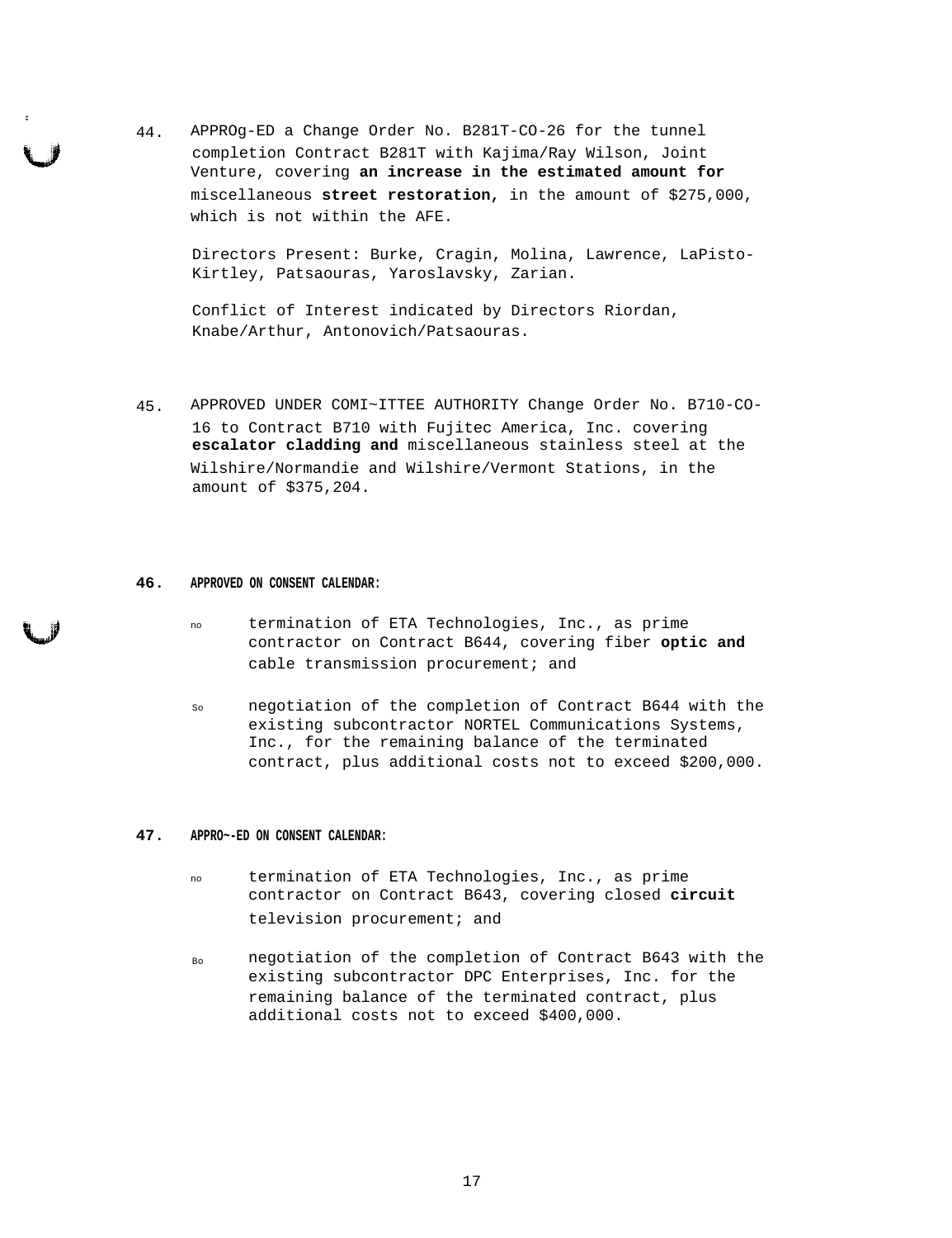- 48. APPROVED ON CONSENT CALENDAR:
	- A Change Order No. 34.00 to Contract No. C0331 for tunnel line section from North Hollywood to Universal City with Obayashi Corporation, in the amount of \$504,300 for the tunnel shield guidance system; and
	- $B<sub>1</sub>$ an increase to the Authorization for Expenditure in the amount of \$504,300 for a revised AFE of \$88,936,978.

Conflict of Interest - Director Knabe/Arthur, Riordan

- 49. APPROVED with the condition a new Contract Work Order is issued:
	- A Amendment No. 13 to Contract Work Order No.4 to Contract EO070 with Engineering Management Consultant to incorporate Consultant Change Notice 563 for final design services for the Metro Red Line, North Hollywood Corridor, in the amount of \$1,498,000; and
	- $B<sub>1</sub>$ an increase to the Authorization for Expenditure in the amount of \$1,498,000 for a revised total AFE of \$82,366,217.

Directors Present: Burke, Cragin, Knabe, Molina, Lawrence, LaPisto-Kirtley, Yaroslavsky, Zarian; Conflict of Interest indicated by Directors Antonovich/Patsaouras, Knabe/Arthur, Alarcon.

- 50. APPROVED UNDER COMMITTEE AUTHORITY
- A. contract award and negotiation with Margaret Garcia for fabrication and installation of artwork on the Metrom the Metro Red Lity Station, for an amount not to exceed \$255,000, plus and allowance of \$20,000 cover the cos fabrication and installation of artwork on the Metro Red Line, North Hollywood Corridor - Universal City Station, for an amount not to exceed \$255,000, plus an allowance of \$20,000 to cover the cost of any unanticipated changes and/or extra work, for a total contract value of \$275,000; and
	- B. approval of Authorization for Expenditure in the amount of \$275,000 for the Universal City Station.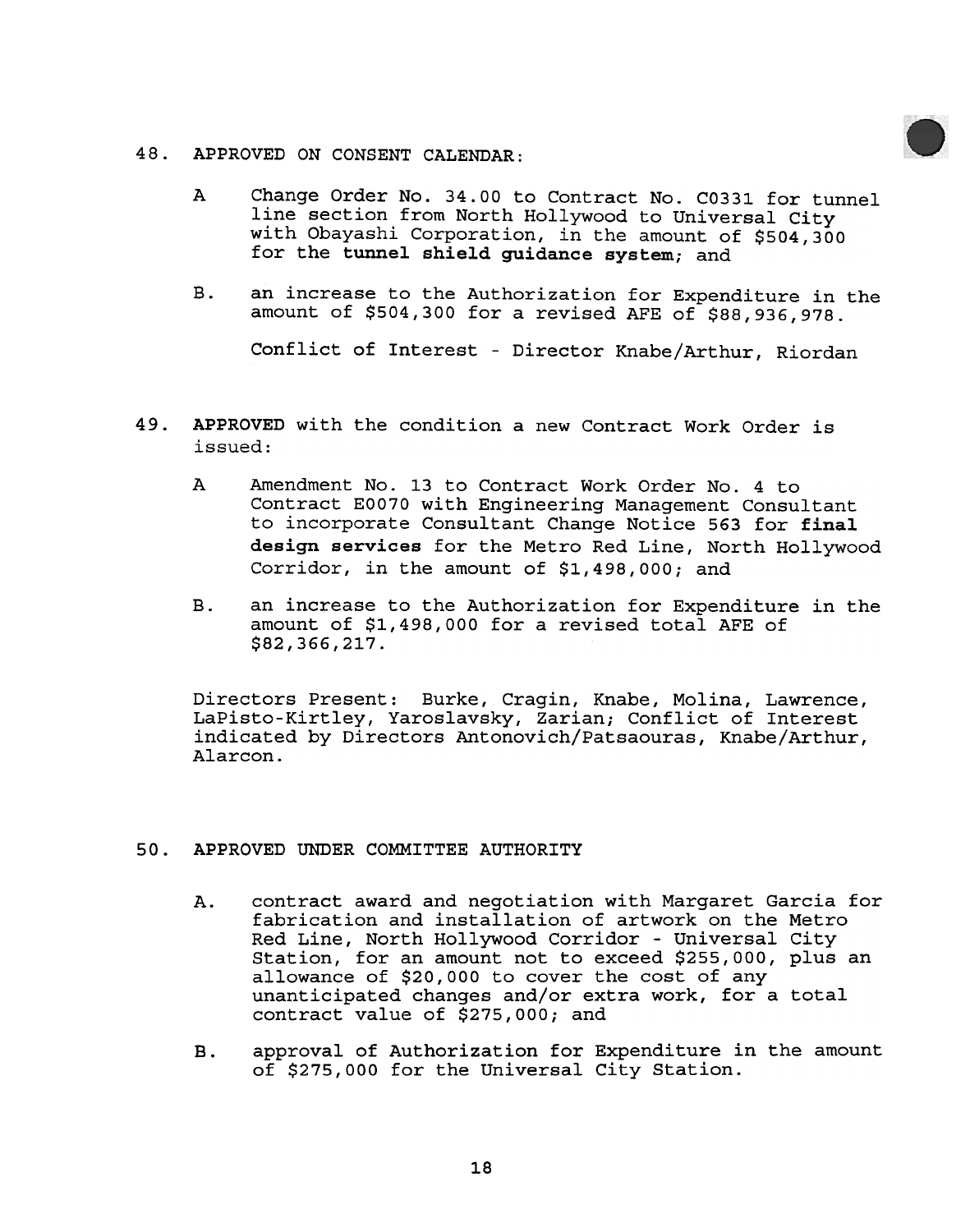#### **51. APPROVED ON CONSENT CALENDAR:**

- no Work Authorization Change Notice No. 118 to Contract C0311 with Traylor Bros./Frontier-Kemper, Joint Venture, covering additional type C-4 tunnel **support** for tunnel line section to Universal City Station, in the amount of \$700,000;
- s<sup>-</sup> an increase to the Authorization for Expenditure in the amount of \$700,000 for a revised AFE of \$157,075,426; and
- co authorizing staff to execute subsequent Change Order, if it is within the amount approved for WACN 118.
- 52. APPROVED ON CONSENT CALENDAR Consider an increase in the Authorization for Expenditure with Enviro-Rail covering environmental services for Metro Red Line East Side Extension, in the amount of \$1,480,700.

Conflict of Interest - Director Knabe/Arthur, Alatorre

- 53. APPRO~FED ON CONSENT CALENDAR Consider an Authorization for Expenditure with International Technology Corporation, covering clean up **of hazardous substances encountered during** demolition phase of Metro Red Line East Side Extension, in the amount of \$1,244,400.
- 54° APPROVED, AS AMENDED, with the condition that a new Contract Work Order be issued:

Amendment No. 12 to Contract Work Order No. 28 to Contract E0070 with Engineering Management Consultant for the completion of final design **services for the Metro** Red Line, East Side Extension, in the amount of \$3,000,000; and

Bo an increase to the Authorization for Expenditure in the amount of \$3,000,000 for a revised total AFE of \$54,324,680.

> Directors Present: Burke, Cragin, Molina, Lawrence, LaPisto-Kirtley, Yaroslavsky, Zarian; Conflict of Interest - Director Antonovich/Patsaouras, Knabe/Arthur, Alarcon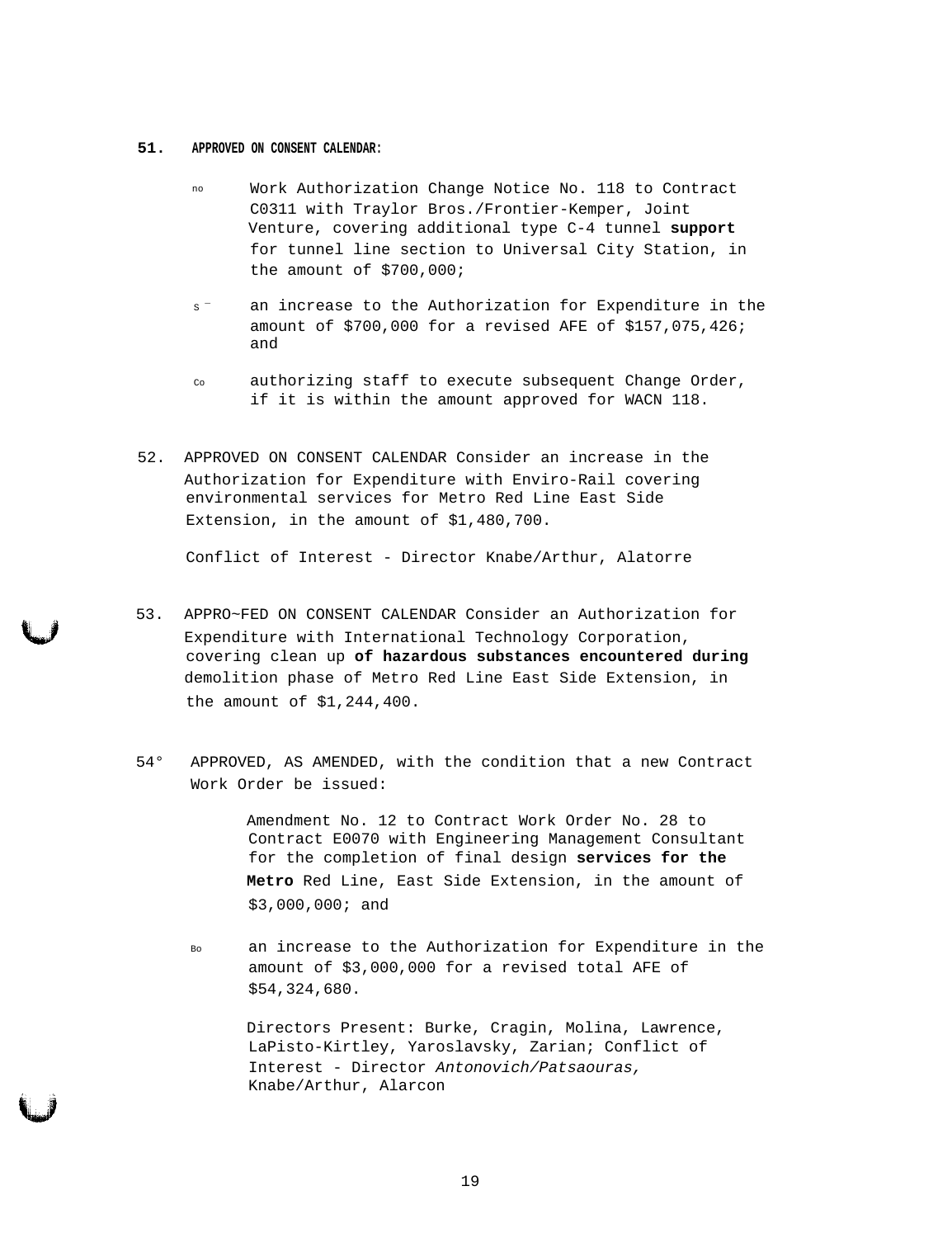APPROVED an increase in the Authorization for Expenditure to Contract PM021 with Fluor Daniel, Inc., covering Project Management Assistance services for the Metro Red Line, East Side Extension, in the amount of \$160,000.

Directors Present: Burke, Cragin, Molina, Lawrence, LaPisto-Kirtley, Yaroslavsky, Zarian; Conflict of Interest Director Antonovich/Patsaouras, Knabe/Arthur

APPROVED UNDER COMMITTEE AUTHORITY Amendment No.5 to Contract Work Order No.1 for Contract MCO13 with Managers of Transit Construction covering changes to construction management services on the Pasadena Blue Line in the amount of \$43,000.

Conflict of Interest - Director Knabe/Arthur, Riordan

57. APPROVED ON CONSENT CALENDAR an award fee for Contract MCO13<br>with Managers of Transit Construction for construction<br>management enrices on the Baadden Blue Line, in the amount<br>of \$73,292 for the period September through with Managers of Transit Construction for construction management services on the Pasadena Blue Line, in the amount of \$73,292 for the period September through December, 1996.

Conflict of Interest - Director Knabe/Arthur, Riordan

- APPROVED UNDER COMMITTEE AUTHORITY Change Order No. 10 to Contract C6430 with Kiewit Pacific Co. covering Arroyo Seco Bridge reconstruction in the amount of \$206,300.
- 59. APPROVED UNDER COMMITTEE AUTHORITY Change Order No. 24 to<br>Contract C6430 with Kiewit Pacific Co. for a credit for the<br>Arroyo Seco Bridge reconstruction in the amount of \$284, Contract C6430 with Kiewit Pacific Co. for a credit for the Arroyo Seco Bridge reconstruction in the amount of \$284,000